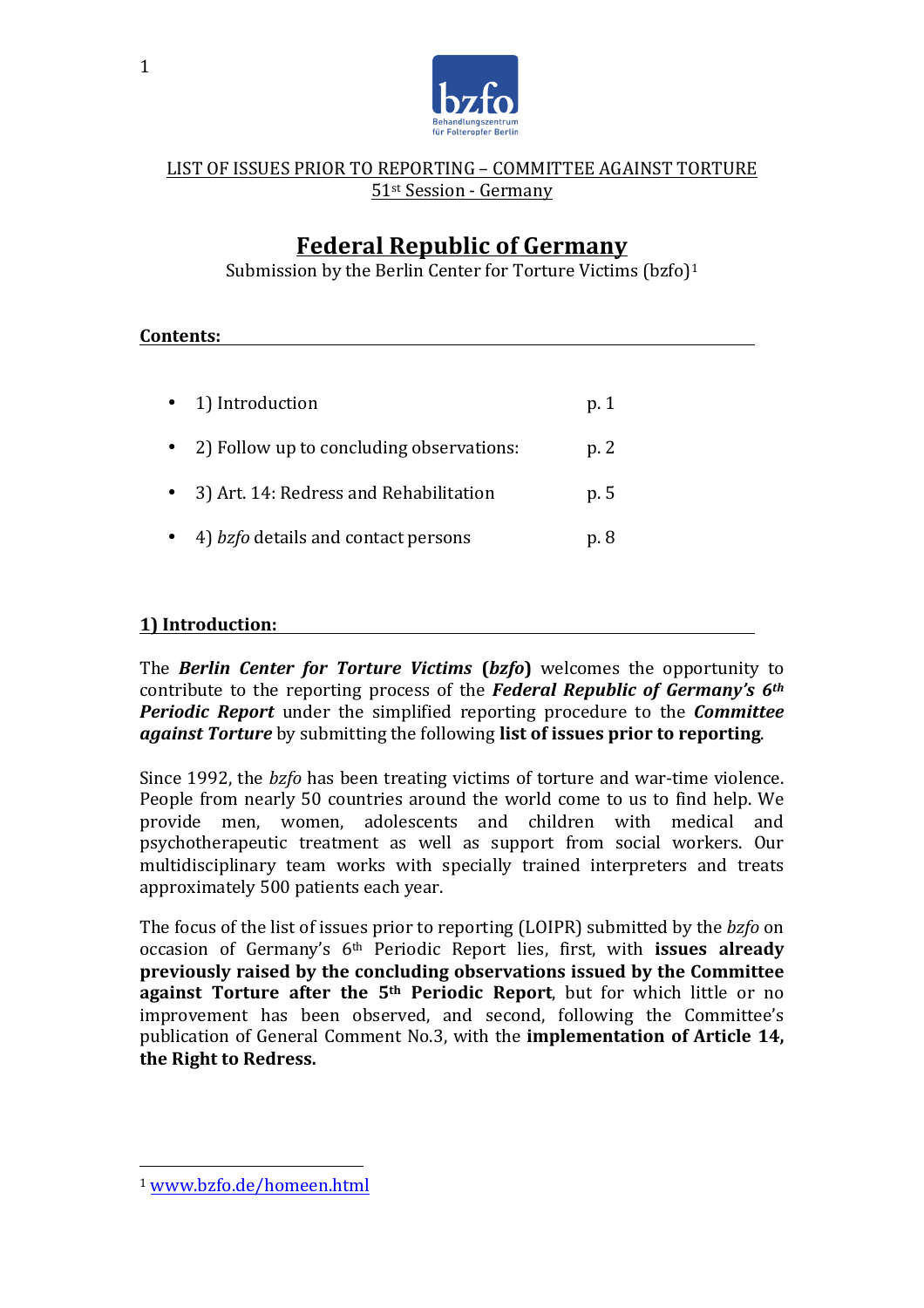

#### **2)** Follow up on concluding observations/ recommendations:

Following the examination of the Federal Republic of Germany's  $5<sup>th</sup>$  periodic report to the Committee, the Committee articulated, amongst others, the following principal subjects of concern and recommendations, for which the *bzfo* has since not been able to observe any substantial improvement.

#### *Concluding Observations of the Committee against Torture: Germany<sup>2</sup>:*

#### *Paragraph 24, Detention pending Deportation:*

 

In the context of the detention of asylum seekers pending deportation the Committee criticized the fact that asylum-seekers were being **detained upon arrival, and on occasion for protracted periods of time**, despite such practice only being considered acceptable as a means of last resort<sup>3</sup>.

At the time the committee urged the state party to *"[l]imit the number of detained asylum-seekers, including those who are the subject in "Dublin cases", and the duration of their detention pending return…*"4 .

The *bzfo* has not been able to observe improvement on the issue above. Quite to the contrary and according to recent research conducted by one of the *bzfo's* partner organizations *Pro Asyl* some detention facilities for persons awaiting deportation (Detention Facilities Eisenhüttenstadt in Brandenburg and Rendsburg in Schleswig-Holstein) now have up to 90 per cent of their **population made up by current asylum-seekers**, many of which are *Dublin* cases who under ordinary circumstances do not enter into normal asylum procedure and who are often detained in close proximity to the border by the German Federal Police, in charge of border control<sup>5</sup>. This is particularly concerning in the light of many of the asylum-seekers and refugees previously having experienced trauma, often in situations of detention, and thus being at risk of retraumatization in any new situation of detention.

<sup>&</sup>lt;sup>2</sup> UN Committee Against Torture (CAT), *Concluding observations of the Committee against Torture: Germany*, 12 December 2011, CAT/C/DEU/CO/5

<sup>&</sup>lt;sup>3</sup> European Union: Council of the European Union. *Directive 2008/115/EC of the European* Parliament and of the Council of 16 December 2008 on common standards and procedures in *Member States for returning illegally staying third-country nationals,* 16 December 2008, 2008/115/EC

<sup>&</sup>lt;sup>4</sup> UN Committee Against Torture (CAT), *Concluding observations of the Committee against Torture: Germany*, 12 December 2011, CAT/C/DEU/CO/5, Paragraph 24 (a)

<sup>5</sup> Pelzer, M.& Sextro, U., (June 2013), "*Schutzlos hinter Gittern – Abschiebungshaft in Deutschland*", (Pro Asyl e.V. and Diakonisches Werk in Hessen und Nassau e.V.), p. 14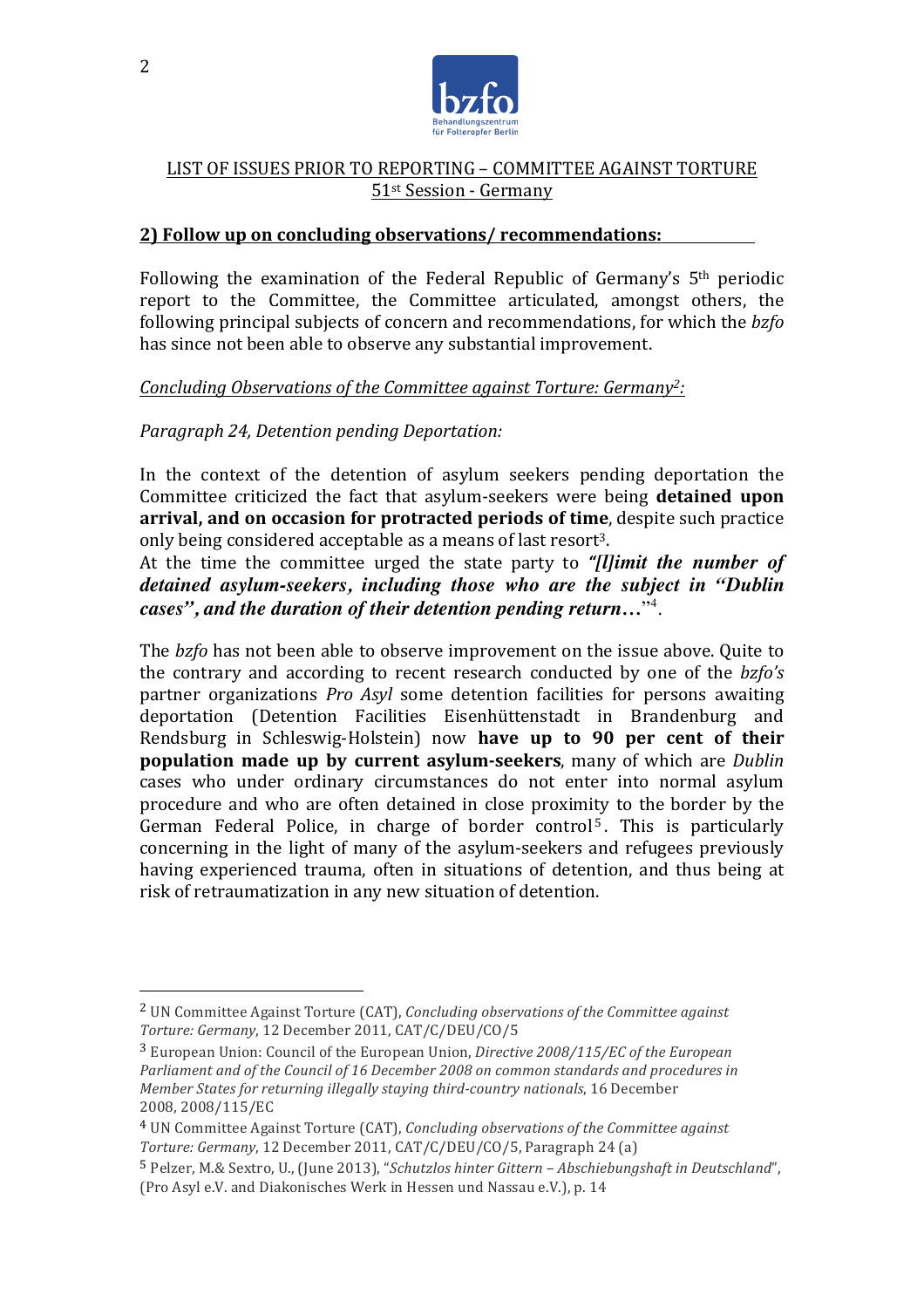

*The bzfo therefore recommends that the following questions/ concerns be raised in the list of issues to be reported on by the state party:* 

- Why has the Government, contrary to the recommendations of the *Committee, not limited the number of asylum-seekers in detention, but rather increased their number?*
- What is the Government's justification for detaining asylumseekers on such a broad scale and seemingly as the default *procedure, despite it only being considered a means of last resort by Directive 2008/115/EC of the European Parliament and of the Council?*
- *What is being done to decrease the number of asylum-seekers in* detention pending deportation?

# *Paragraph 24, continued:*

 

The Committee, when issuing the concluding observations to Germany's  $5<sup>th</sup>$ Periodic Report, also criticized the lack of appropriate medical identification of persons with psychological problems.

The Committee at the time noted its particular concern **at the lack of procedures** to identify especially vulnerable asylum seekers, such as **refugees** who had suffered trauma. This was due to the absence of substantial medical checks upon arrival, especially for mental illness and traumatization.

The Committee urged the Federal Republic to "*[e]nsure mandatory medical checks and systematic examination of mental illnesses or traumatization of all asylum-seekers including the "Dublin cases" by independent and qualified health professionals upon arrival in all Länder detention facilities***"**<sup>6</sup> , as well as *"[p]rovide a medical and psychological examination and report by a specially trained independent health expert when the signs of torture or traumatization have been detected***"**<sup>7</sup> .

The *bzfo* has not been able to observe any substantial improvement on points mentioned above, since the concluding observations for Germany's  $5<sup>th</sup>$  Periodic Report were issued. Nor has the *bzfo* been able to observe any steps taken by the Government to react to the concrete recommendations made by the Committee. The identification of particularly vulnerable persons especially still poses a massive problem that has not been remedied by the authorities.

<sup>&</sup>lt;sup>6</sup> UN Committee Against Torture (CAT), *Concluding observations of the Committee against Torture: Germany*, 12 December 2011, CAT/C/DEU/CO/5, Paragraph 24 (b)

<sup>&</sup>lt;sup>7</sup> UN Committee Against Torture (CAT), *Concluding observations of the Committee against* Torture: Germany, 12 December 2011, CAT/C/DEU/CO/5, Paragraph 24 (c)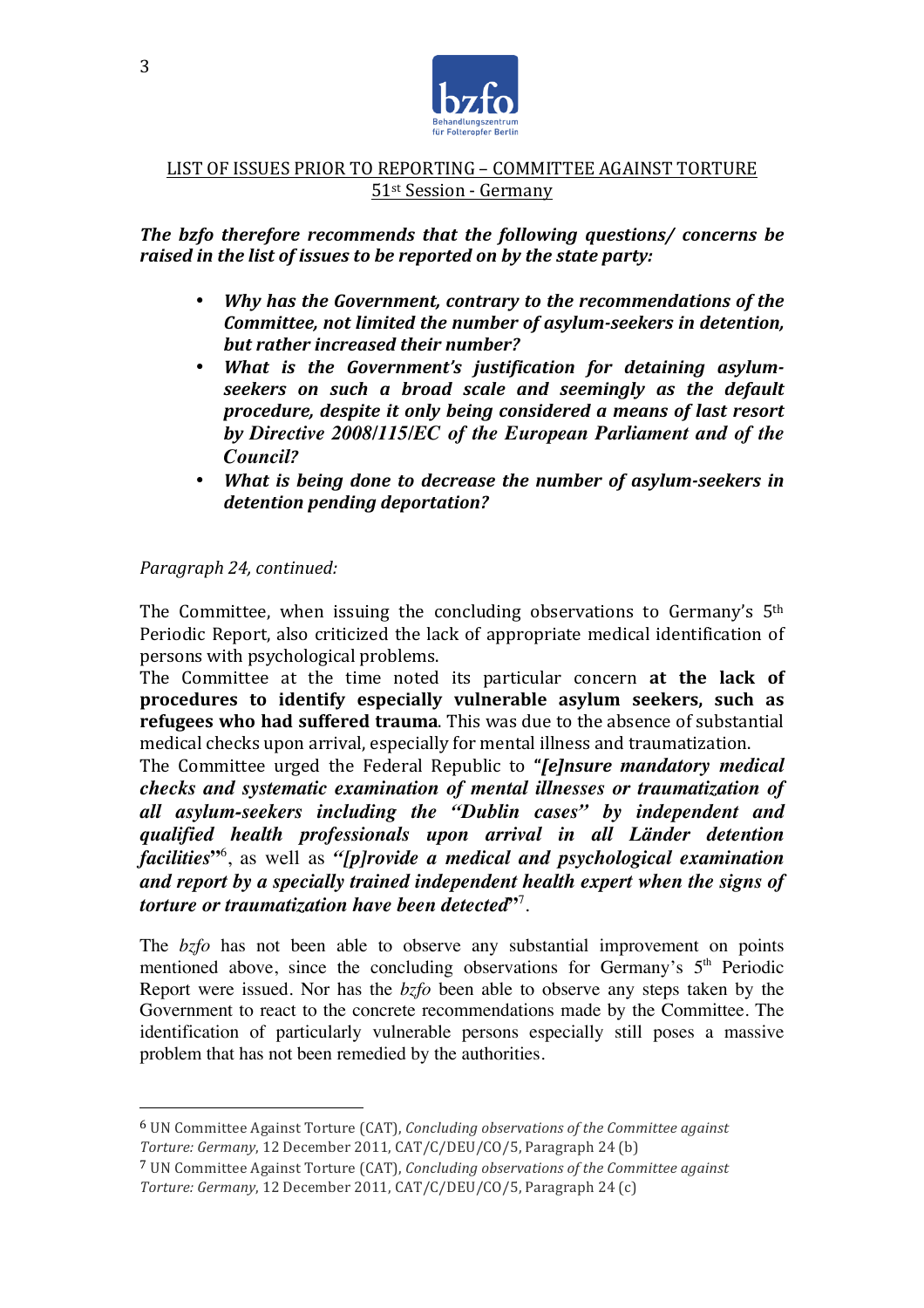

**The bzfo therefore recommends that the following questions/ concerns be** *raised in the list of issues to be reported on by the state party:* 

- *Why has the Government of the Federal Republic of Germany so far not implemented procedures to identify, at, or prior to, the point that they enter into detention, particularly vulnerable persons amongst asylum-seekers and refugees?*
- *Should, according to the Government, such procedures have been implemented:* what are they concretely?
- How, where and by whom are they executed?
- *How many persons, at which locations have benefitted from them thus far?*
- *On how many occasions have the relevant authorities commissioned examinations of particularly vulnerable persons by specially trained and independent health experts? On how many occasions were they actually performed?*
- *What concrete steps will the Government take to improve upon the procedures to identify particularly vulnerable persons in future?*

#### Paragraph 29, Training of Law Enforcement Personnel:

 

In the context of the training of law enforcement personnel, the Committee also addressed the **need for officials and medical personnel involved with** asylum-seekers to be specifically trained in the use of the Manual on the **Effective Investigation and Documentation of Torture and Other Cruel. Inhuman or Degrading Treatment or Punishment (Istanbul Protocol).** The Committee noted at the time that especially the identification of the **psychological traces of torture** was not sufficiently addressed in the trainings that were to be provided to officials involved with asylum seekers. The recommendations made by the Committee also included that the State party *"[e]nsure that such training is also provided to personnel involved in asylum determination procedures…*"8 .

<sup>&</sup>lt;sup>8</sup> UN Committee Against Torture (CAT), *Concluding observations of the Committee against Torture: Germany*, 12 December 2011, CAT/C/DEU/CO/5, Paragraph 29 (b)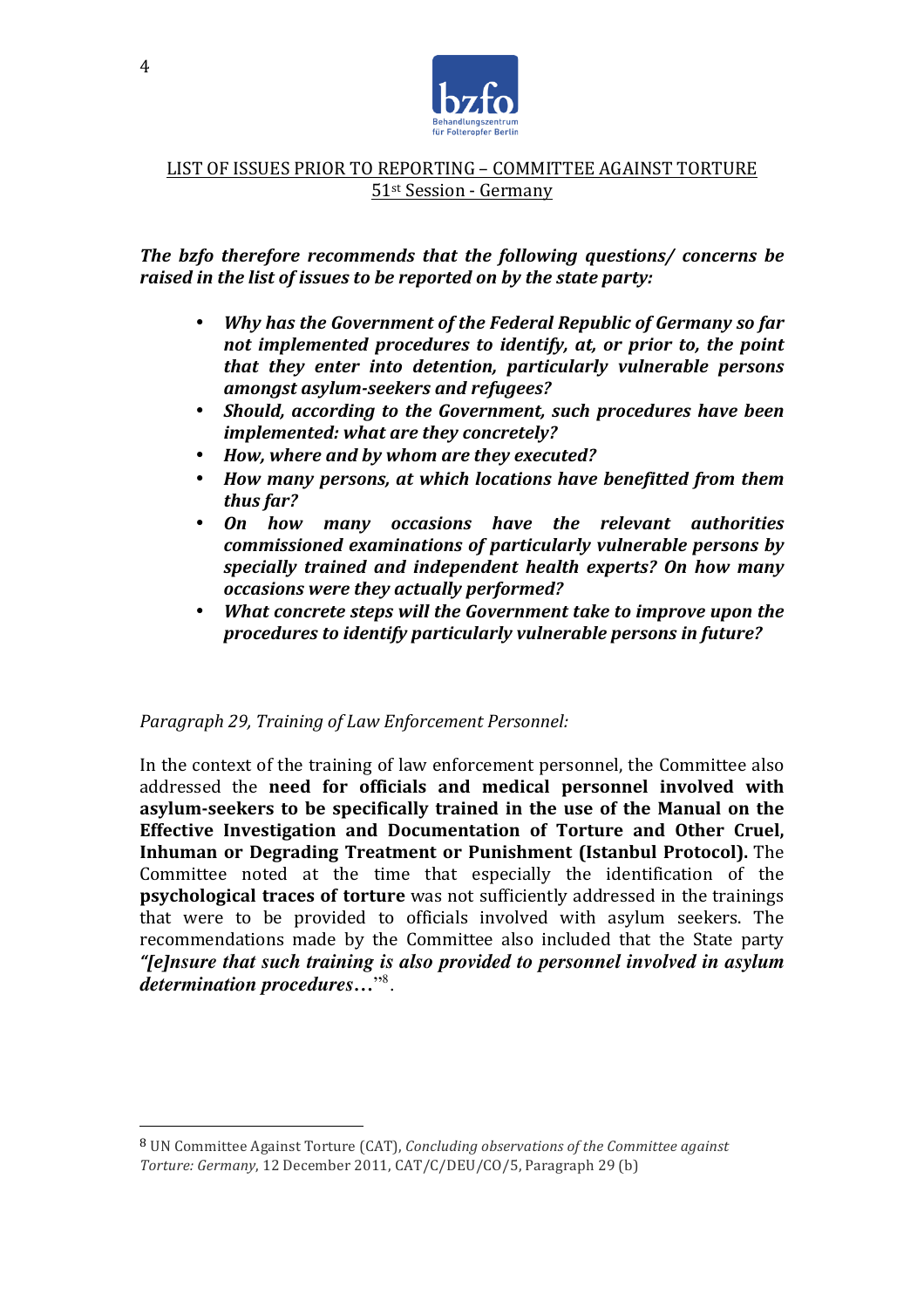

The *bzfo* has not been able to observe any substantial improvement upon the above issue, raised during the examination process of the 5<sup>th</sup> Periodic Report. Nor has the *bzfo* been able to observe substantial steps taken by the Government to react to the concrete recommendations made by the Committee, given that the trainings should be delivered by specially trained and independent health experts as our own.

## *The bzfo recommends that the following questions/ concerns be raised in the list of issues to be reported on by the state party:*

- *What specifically is being done to ensure that officials and medical personnel involved with asylum-seekers and refugees are trained in the use of the Istanbul Protocol?*
- **What specifically is being done to equip personnel involved with** *refugee and asylum-seekers with the relevant skills, which ensure that also psychological traces of torture can be identified by them?*
- *What steps have been, and are being, taken to provide asylum*seekers and refugees access to independent and specially trained *health experts<sup>9</sup> in cases where indicators of torture, including* such of a psychological nature, have been spotted?
- *What is being done to provide personnel involved with the asylum* determination procedure with training on the use of the Istanbul *Protocol?*

# **3) Art. 14: Redress and Rehabilitation**

 

The recent publication of the Committee against Torture's 3<sup>rd</sup> General **Comment on the implementation of Article 14, concerning the right to redress**, which in turn includes the **right to rehabilitation** for torture victims has given rise to an improved understanding of the state parties' obligations under the convention regarding this theme.

In Germany most of the issues regarding Article 14 concern asylum-seekers and refugees who have come to Germany for the very reasons they might be entitled to redress. As the Committee has clarified in the General Comment, state parties are obliged to "*ensure that effective rehabilitation services and programmes are* established in the State, taking into account a victim's culture, *personality, history and background and are accessible to all victims without* discrimination and regardless of a victim's identity or status within a *marginalized or vulnerable group, as illustrated in paragraph 32, including* 

 $9$  available in Germany via the SBPM-Working Group (www.sbpm.de) or via BAfF (http://www.baff-zentren.org/neu/)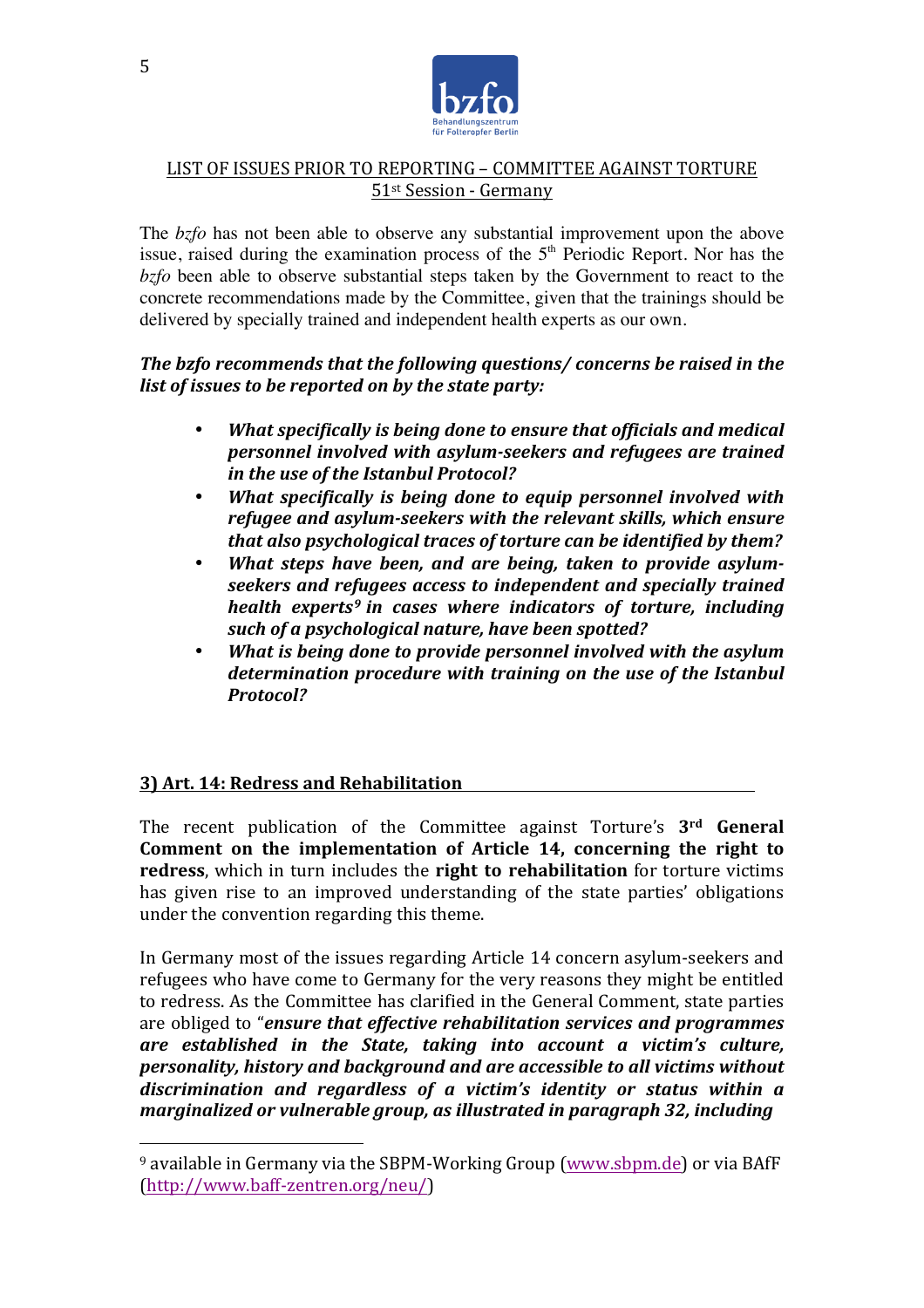

*asylum seekers and refugees."<sup>10</sup> Rehabilitation "refers to the restoration of function or the acquisition of new skills required as a result of the changed circumstances of a victim in the aftermath of torture or ill-treatment*<sup>"11</sup> and includes, as stated in General Comment 3, "*a procedure for the assessment and evaluation of individuals' therapeutic and other needs, based on... [t]he Istanbul Protocol;* and may include a wide range of inter-disciplinary *measures, such as medical, physical and psychological rehabilitative services; re-integrative and social services; community and family-oriented* assistance and services; vocational training; education etc..<sup>12</sup>".

Further it is clarified that the application of article 14 is "*not limited to victims* who were harmed in the territory of the State party or by or against *nationals of the State party*<sup>"13</sup> and that such should be "*especially so where a victim* is *unable to exercise*" his or her right to redress in the territory the violation took place  $in^{14}$  – a more than likely circumstance in case of asylumseekers and refugees. The obligation of state parties who are not themselves the violators of the international standards to help obtain redress and rehabilitation is once more underlined in paragraph 32 of the General Comment, concerning non-discrimination against, amongst others, asylum-seekers and refugees<sup>15</sup>.

General Comment 3 therefore makes clear that Germany has an obligation, even if not itself the perpetrator of a violation of the convention, to help victims obtain redress and rehabilitation.

To this end the "*[t]he obligation in article 14 to provide for the means for as* full rehabilitation as possible can be fulfilled through the direct provision of *rehabilitative services by the State, or through the funding of private* medical, legal and other facilities, including those administered by non*governmental organizations (NGOs)…".*<sup>16</sup>

 

<sup>10</sup> UN Committee Against Torture (CAT), *General Comment No. 3: Implementation of Article 14 of the Convention*, 13 December 2012, CAT/C/GC, paragraph 15

<sup>11</sup> UN Committee Against Torture (CAT), *General Comment No. 3: Implementation of Article 14 of the Convention*, 13 December 2012, CAT/C/GC, paragraph 11

<sup>&</sup>lt;sup>12</sup> UN Committee Against Torture (CAT), *General Comment No. 3: Implementation of Article* 14 of *the Convention*, 13 December 2012, CAT/C/GC, paragraph 13

<sup>&</sup>lt;sup>13</sup> UN Committee Against Torture (CAT), *General Comment No. 3: Implementation of Article 14 of the Convention*, 13 December 2012, CAT/C/GC, paragraph 22

<sup>&</sup>lt;sup>14</sup> UN Committee Against Torture (CAT), *General Comment No. 3: Implementation of Article* 14 of *the Convention*, 13 December 2012, CAT/C/GC, paragraph 22

<sup>&</sup>lt;sup>15</sup> UN Committee Against Torture (CAT), *General Comment No. 3: Implementation of Article* 14 of *the Convention*, 13 December 2012, CAT/C/GC, paragraph 32

<sup>16</sup> UN Committee Against Torture (CAT), *General Comment No. 3: Implementation of Article 14 of the Convention*, 13 December 2012, CAT/C/GC, paragraph 15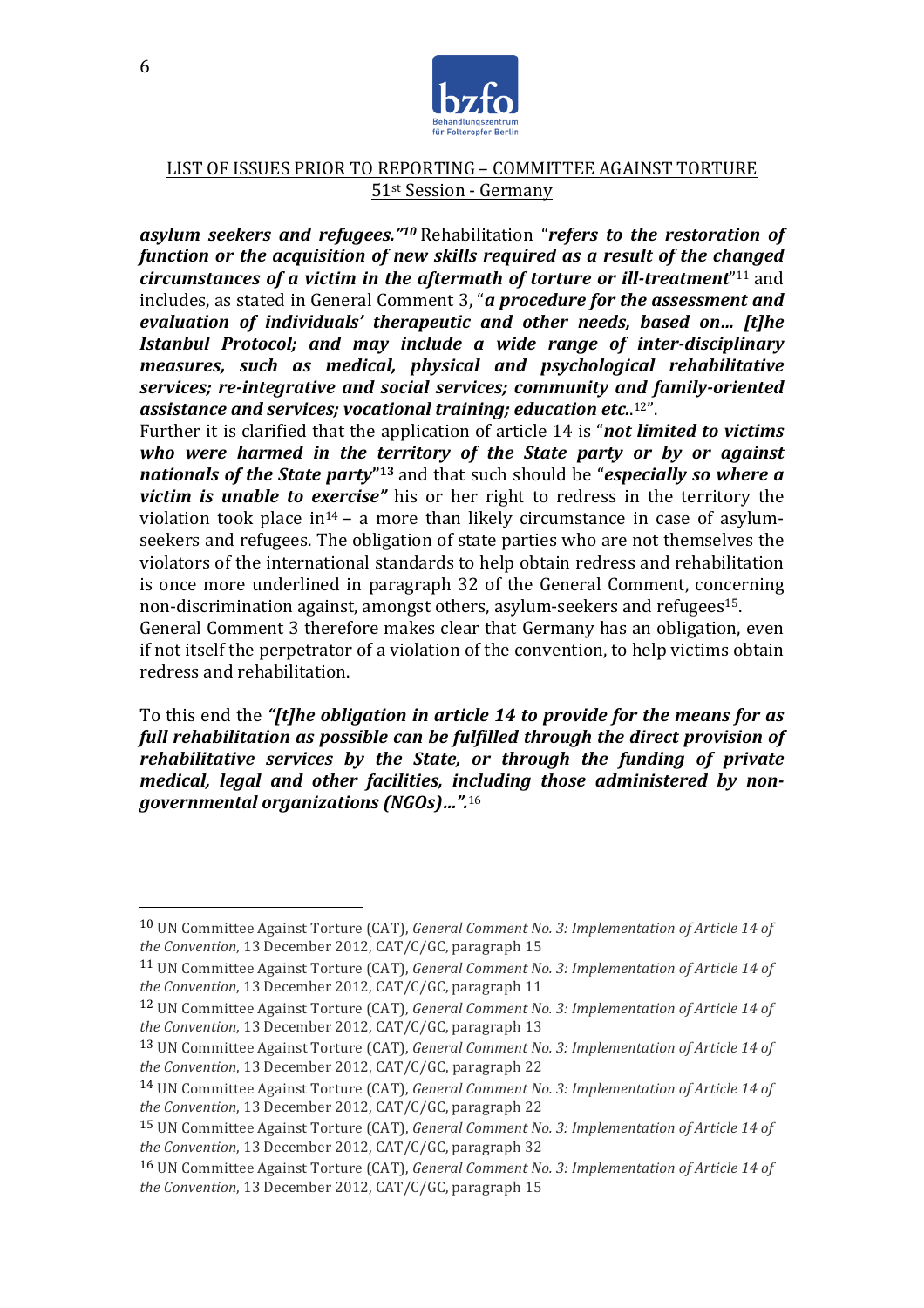

The latter being the case in Germany, it must however be said that there is, to date, neither sufficient, nor specifically marked funding for the rehabilitation of torture victims and NGOs providing such services. Although in Berlin the *bzfo* receives, to some extent, federal funding, and benefits from some of the means provided through the regular health care system, these funds are by far not sufficient to provide satisfactory capacity for rehabilitation services, even in this one location. The *bzfo* alone for example is faced with **a demand ten times higher than its current capacity** and is frequently forced to turn away persons in dire need of treatment. Other specialist treatment centers face similar, if not worse, situations, therefore creating a problem of accessibility in many parts of Germany for those in need of specialist treatment and rehabilitation services following torture and other ill-treatment.

Under these circumstances, it is especially unfortunate and regrettable that there, thus far, exists **no federal budgetary allocation specifically marked** and guaranteed for the treatment and rehabilitation of torture victims.

Such an allocation could serve not only an increase in capacity of individual centers, but also broaden the scope of geographical accessibility of services throughout the Federal Republic of Germany.

# *The bzfo recommends that the following question/ concern be raised in the list of issues to be reported on by the state party:*

- *What is being done by the Government to ensure that victims of torture, irrespective of their national origin or status as asylumseekers* or refugees, have access to necessary rehabilitative services as guaranteed by article 14 of the Convention?
- What does the Government plan to do in order to guarantee *funding* and *regular budgetary allocation, in all Länder, to those institutions providing rehabilitation for torture victims?*
- *Why does the Government not provide specifically marked and guaranteed budgetary allocation for the treatment of torture victims to serve specialist care centers and NGOs in all parts of Germany?*
- The Government should include in its report adequate and detailed *information* on the *implementation* of article 14, including the specific information outlined in paragraph 46 of General Comment *No.3, especially, but not solely, sub-paragraph (c) on budgetary allocation for rehabilitation programmes.*